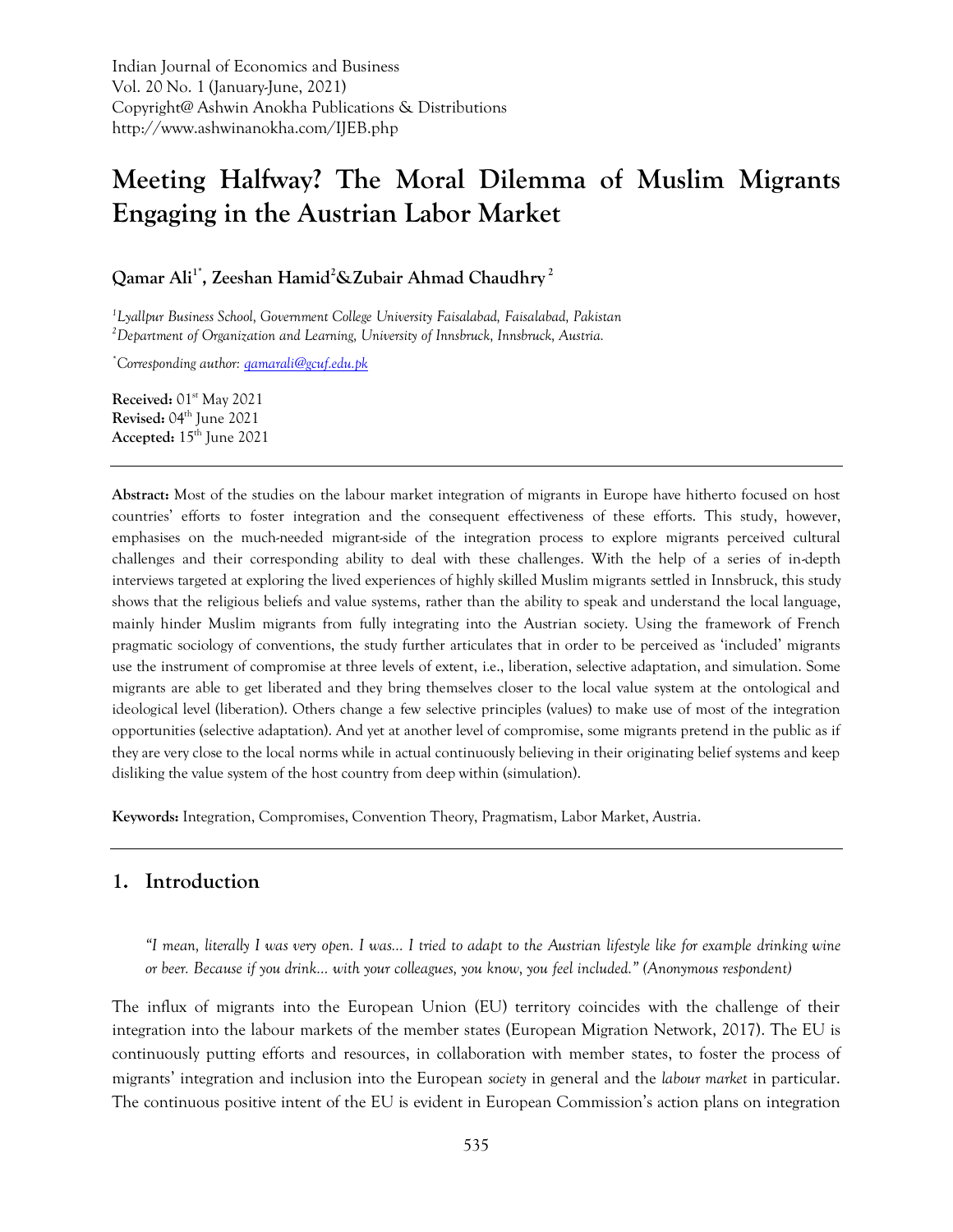and inclusion 2014-2020 and (most recent) 2021-2027 (European Commission, 2020). Moreover, many other similar programs have also been implemented in the previous years. These plans stress member states to develop a welcoming and enabling atmosphere for migrants regarding their thorough inclusion in the economic and the social landscape of the EU. The most promising developments in these action plans, particularly in the areas of education and employment of migrants, are the valuation and recognition of skills and the mainstreaming of language learning to facilitate the job-seeking process (Krause & Liebig, 2011; Sarvimäki&Hämäläinen, 2016; Wiesbrock, 2011). However, the difference between us versus them, despite all these efforts of the commission along with the positive intent and actions of member states, remains there.

For a successful integration and inclusion, in addition to the efforts from member states and the European Commission, active effort on the part of the migrants themselves is inevitable. When it comes to the migrants particularly coming from an entirely distinct religious and/or ethnic background, the most crucial question for integration and inclusion is not just getting a job but getting conversant with the cultural repertoire of the host nation in relation to the work and social life. Hence, migrants' expectations, their perceptions of host countries' actions, and their willingness and ability to make compromises between the host and home cultures play the most significant role in the process of integration.

The majority of studies on the labour market integration of migrants in Europe have hitherto focused on host countries' policies and efforts to foster integration and the consequent effectiveness of these efforts. This study, however, emphasises on the much-needed migrant-side of the integration process to explore migrants' perceived cultural challenges and their corresponding ability to deal with these challenges. By doing this, the study brings to the fore migrants' process of engagement with the surrounding host environment, explicating the nature and extent of compromises they make in an effort to effectively integrate into the European labour markets. For this purpose, the study uses the frameworks of French socio economic orders of worth (Boltanski&Thévenot, 2006) and regimes of engagement (Thévenot, 2001, 2011b).

## **2. Labor Market Integration**

A key factor in the successful integration in the labour market is migrants' ability to deal with the cultural differences they experience in the host countries (Alencar, 2018; Ricci, Crivellaro, &Bolzani, 2021; Syed, 2008). Most likely such experiences are aggravated by highly skilled migrants belonging to a different religious background (Geurts, Davids, &Spierings, 2021).This group of migrants have a greater susceptibility to cultural sensitivity because of their extreme perceptions of being discriminated based on cultural and ethnic identities. Most of the existing literature on labour market integration proclaims that, for a smooth integration, migrants use their cultural and social capital and try to transfer it to the host destinations (Eggenhofer-Rehart et al., 2018). However, researchers have rarely emphasised the type of compromises (as underlined in the opening quote) migrants make and the strategies they use to deal with the surrounding expectations and challenges in the host environment during the integration process.

Integration, despite being the most commonly used term in the migration literature, has no agreed upon definition. The most comprehensive framework for a normative understanding of the concept of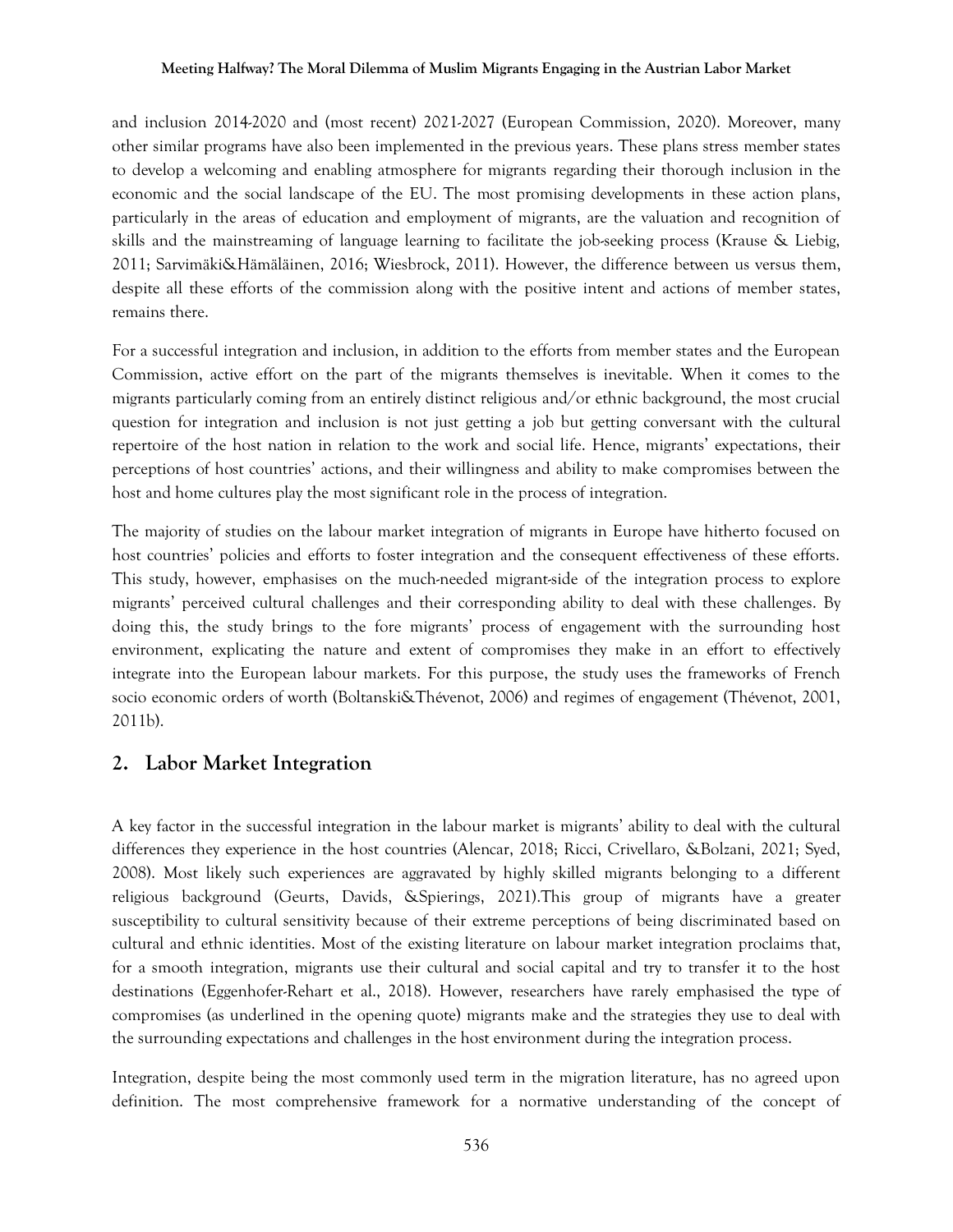integration has been proposed by Ager and Strang (2008). They divided the concept into "four themes (i.e., foundation, facilitators, social connection, and markers and means) and ten further domains covering achievement and access across the sectors of employment, education, health, and housing, assumptions and practice regarding citizenship and rights, processes of social connection within and between groups within the community, and structural barriers to such connections related to language, culture, and the local environment" (pp. 184–185).

The integration process of highly skilled migrants has been explained by most of the studies using the acculturation framework (Wang & Mallinckrodt, 2006). This framework divides the settling-in process of migrants into four categories: separation, marginalisation, integration, and assimilation. Other frameworks include acculturative stress (Akhtar &Kröner-Herwig, 2015), cross-cultural adjustment (Ravasi, Salamin, &Davoine, 2015), human capital (Khattab, Johnston, & Manley, 2018), career capital (Eggenhofer-Rehart et al., 2018), social identity (Dietz, Joshi, Esses, Hamilton, &Gabarrot, 2015), functional model of friendship network (Schartner, 2015), relative deprivation, theory of rising expectations, theory of exposure (Verkuyten, 2016), rational choice (Hadjar& Scharf, 2019), personal agency (Verwiebe et al., 2019), Bourdieu´s theory of practice – social capital, economic capital, and cultural capital (Eggenhofer-Rehart et al., 2018), Bourdieu´s theory of capital – social capital, economic capital, cultural capital, and symbolic capital (Al Ariss& Syed, 2011), Bourdieu´s theory of capital, field, and habitus (Joy, Game, &Toshniwal, 2020), and the relational view of integration (Al Ariss, Koall, Özbilgin, &Suutari, 2012).

## **3. Skilled Labor and Cultural Adjustment**

Integration is a multifaceted phenomenon. On the one hand, it involves antecedents and motivators behind the move of immigrants from their homelands to the host destinations, their actions, strategies, and adaptability during the process of integration, and their experiences thereof. While on the other hand, it involves the institutional and political environment of host countries creating facilitations (or otherwise, barriers) for integration, the attitude and behaviours of natives towards the immigrants, the overall public narrative regarding the multiculturalism (Bourhis, Moise, Perreault, &Senecal, 1997).

Yet another face of integration is the role of migration industries in the process. Along with other significant roles of facilitating immigrants, actors in migration industries may play a vital role in developing immigrants' perceptions, expectations, and opinions regarding the destination culture, values, and political environment, which as a result shape their interpretations of and reactions to the instances of discrimination or racism during the process of integration. In these lines of inquiry, previous research has focused on different categories of people migrating from one country to another including refugees, asylum seekers, sojourns, students, and skilled labour (i.e., diversity of socio-economic conditions) belonging to a variety of geographic and religious backgrounds (i.e., diversity of origins). Most instantly helpful categories for any host labour market are skilled immigrants and international students of higher education (Al Ariss& Syed, 2011; Baruch, Budhwar, & Khatri, 2007; Steinmann, 2019). The reasons for the high demand for skilled immigrants are the ageing population, skill shortages, and decreasing fertility rates (Kwon, 2019). In particular, skills shortages have radically transformed the labour markets of several countries.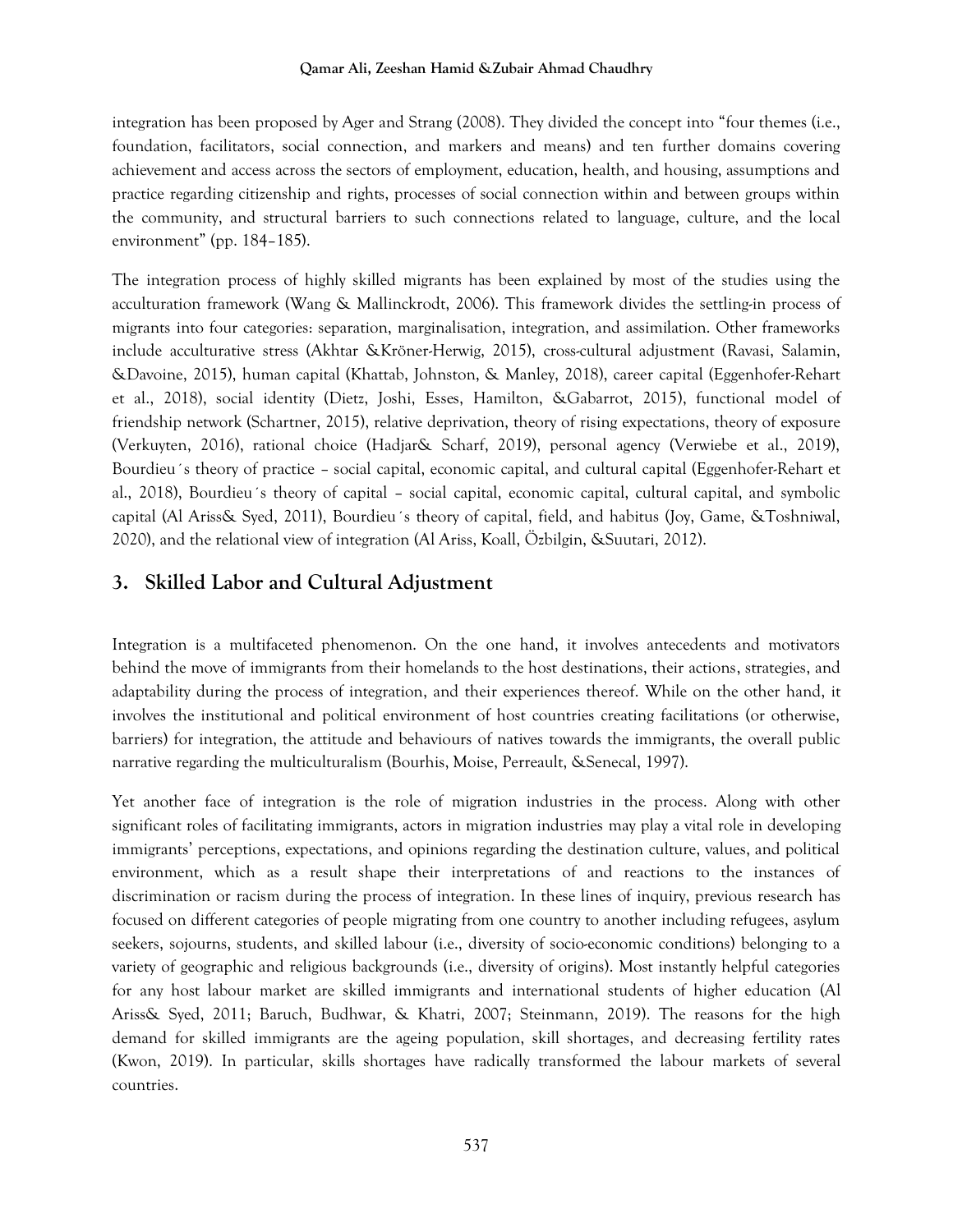Similarly, international students pursuing higher education get special attention from host country labour markets as they are skilled in their fields and as soon as they finish studies, they are part of the labour market. International students in the EU are rising but after completion of their studies, relatively low number of students (according to OECD, 16% to 30% graduates) are choosing to stay (European Migration Network, 2017). However, the member states of the EU are interested in and taking measures for incorporating former international students into their labour markets.

Most of the previous research on skilled immigrants and international students, however, is done in the contexts of the US, UK, or Australia. Considering the fact that most of these immigrants are coming from developing countries, which by and large have an inclination towards the English language, thanks to the colonial influences, the challenge of their integration in non-English speaking countries is much higher compared to the Anglophone countries. Only a few studies have looked at the integration processes of students of higher education (highly skilled individuals) migrating into non-English speaking countries. For instance, Akhtar and Kroener-Herwig (2019) measure the impact of socio-demographic variables, coping styles, and language proficiency on acculturation stress of international students using a survey of students in Germany. Their study reveals that international students of Asian, African, or Latin American origins as compared to their European counterparts experience higher levels of acculturation stress, whereby being proficient in German language predicts a lower level of acculturation stress.

Apart from the country of origin and language, religion of immigrants is another major factor in the successful or unsuccessful integration, and research has shown previously that Muslim immigrants are particularly different from other immigrants and finds that Muslims integrate less and more slowly than non-Muslims (Friberg&Sterri, 2021). Due to a strong religious identity, a UK born Muslim living there for over 30 years can be compared with a non-Muslim just arrived in the country (Bisin, Patacchini, Verdier, &Zenou, 2008). Moreover, unlike migrants from other religious backgrounds, in the case of Muslims, higher on-the-job qualifications and higher income levels are associated with a strong religious identity (Bisin et al., 2008)

Recognising the fact that the integrating activities are not based on any single moral value of actors, rather they are based on a plurality of principles of justice which are constructed and shaped during the process of integration; French socioeconomic convention theory suggests that the ability to move between different moral principles (or orders of worth as commonly referred by conventionalist scholars) enables actors to effectively engage with the cultural environment of the host nations (Thévenot, 2001, 2011b). Assuming different engagement modes available to actors, an important insight on the part of conventionalist scholars is that coordination of activities (during the process of integration) requires reducing migrants' doubts and strengthening their confidence in the prevailing engagement modes.

In this paper, we draw on in-depth interviews of 21 Pakistani Muslim migrants in Austria to examine 1) how actors recourse to their repertoire of moral principles originating both from home and host country cultures, and 2) how they use compromises as a strategy to deal with the host culture expectations, which help to consolidate their status in the host country's labour market. Interpreting our findings using convention theory's notions of quietude and two-sided engagement, we highlight how actors tend to keep their eyes closed on several moral issues, while closely observing or resisting the other issues in order to at the same time pursue their interests and being considered as qualified in the host labour markets.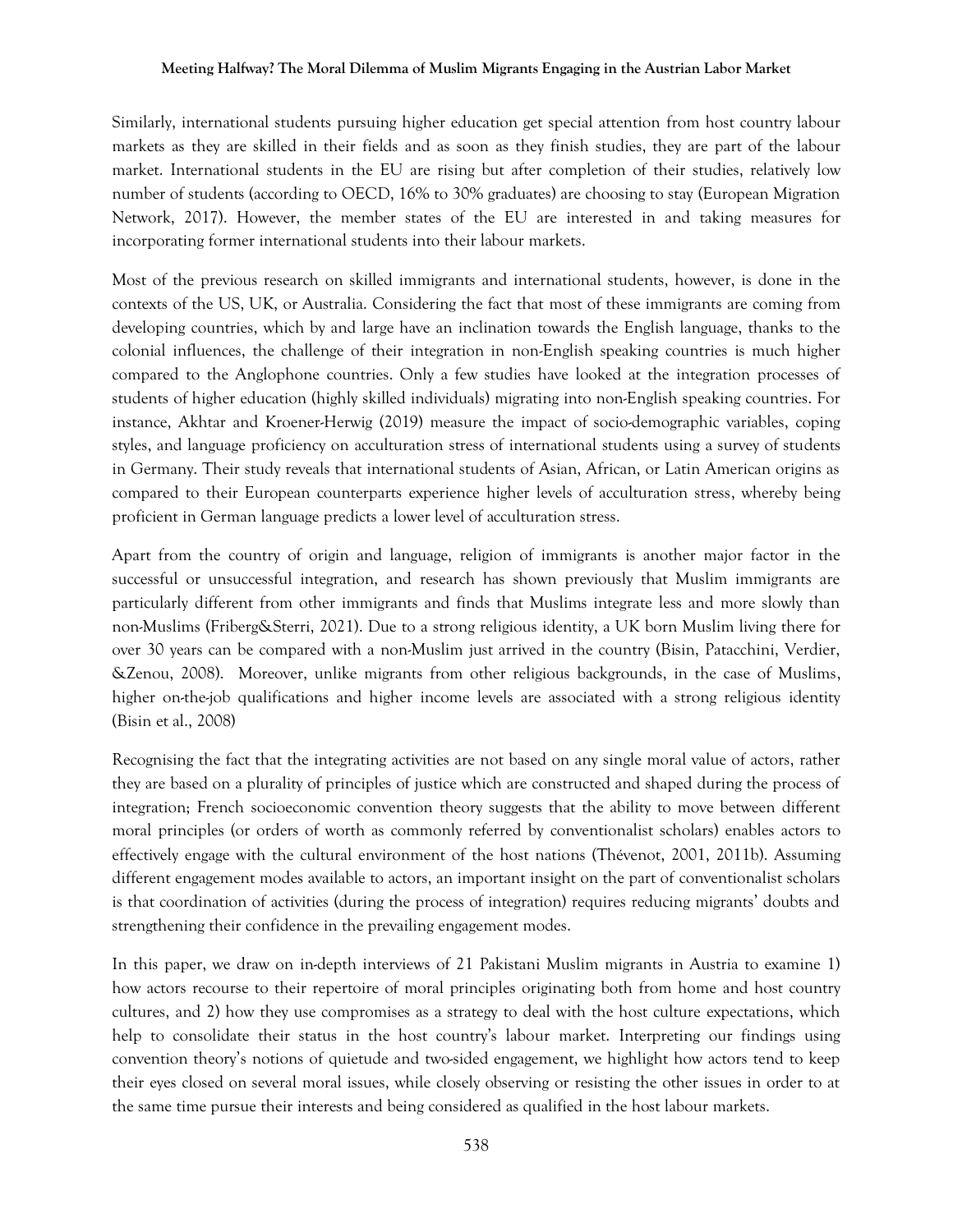Before we explore our findings on the integrating activities of Muslim migrants in the Austrian labour market, we introduce important concepts for our analysis and provide details on the respondent profiles and how the data was collected and analysed.

## **4. Analytical Framework**

Thévenot (2015) criticises existing analytical tools for their narrow view of social phenomena based on 'Western understanding of modernity'. His sociology emphasises upon a plurality of types of human actions—"publically justifiable actions, individually planned actions, and familiarly habituated actions" (Thévenot, 2001, 2011b), a plurality of mechanisms of personal identity—based on the type of engagement with the environment, a plurality of 'formats of information'—like formalised public formats, extremely intimate and informal clues etc. (Thévenot, 2007a), and a plurality of 'modes of evaluation', based on their unequal preparation for commonality. The orders of worth framework (Boltanski&Thévenot, 2006) refers to the plurality of stipulations of the common good, whereas the regimes of engagement framework (Thévenot, 2001, 2011b) refers to the plurality of kinds of good based on their different level of preparation for commonality.

### **4.1.Plural ways of engagement with the world**

Conventionalist sociologists stress upon the plurality of ways of making things common, and the investments and sacrifices involved in this process. Making things general entails a particular sort of sacrifice with regard to the opportunity costs of these things, what Thévenot (1984) calls 'the paradox of coding'. It refers to the sacrifices involved while investing in forms (Thévenot, 1984). Regimes of engagement i.e., familiar engagement, engagement in the plan, and engagement in publicly justifiable action, and the related notion of 'grammars of constructing commonality in the plural' are based on the idea of the plurality of making things *general* or *common*. Three regimes have three corresponding grammars, i.e., "grammar of the plural modes of equivalence, the grammar of plural individual choices in a liberal public, and grammar of personal affinities to a plurality of common places".

Sociology of conventions investigates, in a pragmatic fashion, what is required for living together in common humanity and differentiates many ways of constructing commonality in the plural. The perspective refers to different ways of bringing humans and their environment together, different from the already established notions of groups (Bourdieu, 1977) and tensions between groups. Moreover, it stresses upon the plurality of sources of confidence in reality, which also implies the plurality of making sense of reality. The plurality of sources of confidence in public refers to the more intimate sources and confidence based on more personalised affinity with the environment, other than the confidence coming from public justification.

Familiar engagement is based on a customary interdependence with a local human and material environment. (Thévenot, 2011a). The regime of engagement in a plan is similar to a normal action as it refers to a frequently used level of engagement of human beings with their environment and the good involved in this engagement is also the ordinary idea of the fulfilment of an action. (Thévenot, 2007b). The regime of publically justifiable action relies upon the need for *public order* (Boltanski&Thévenot, 2006). The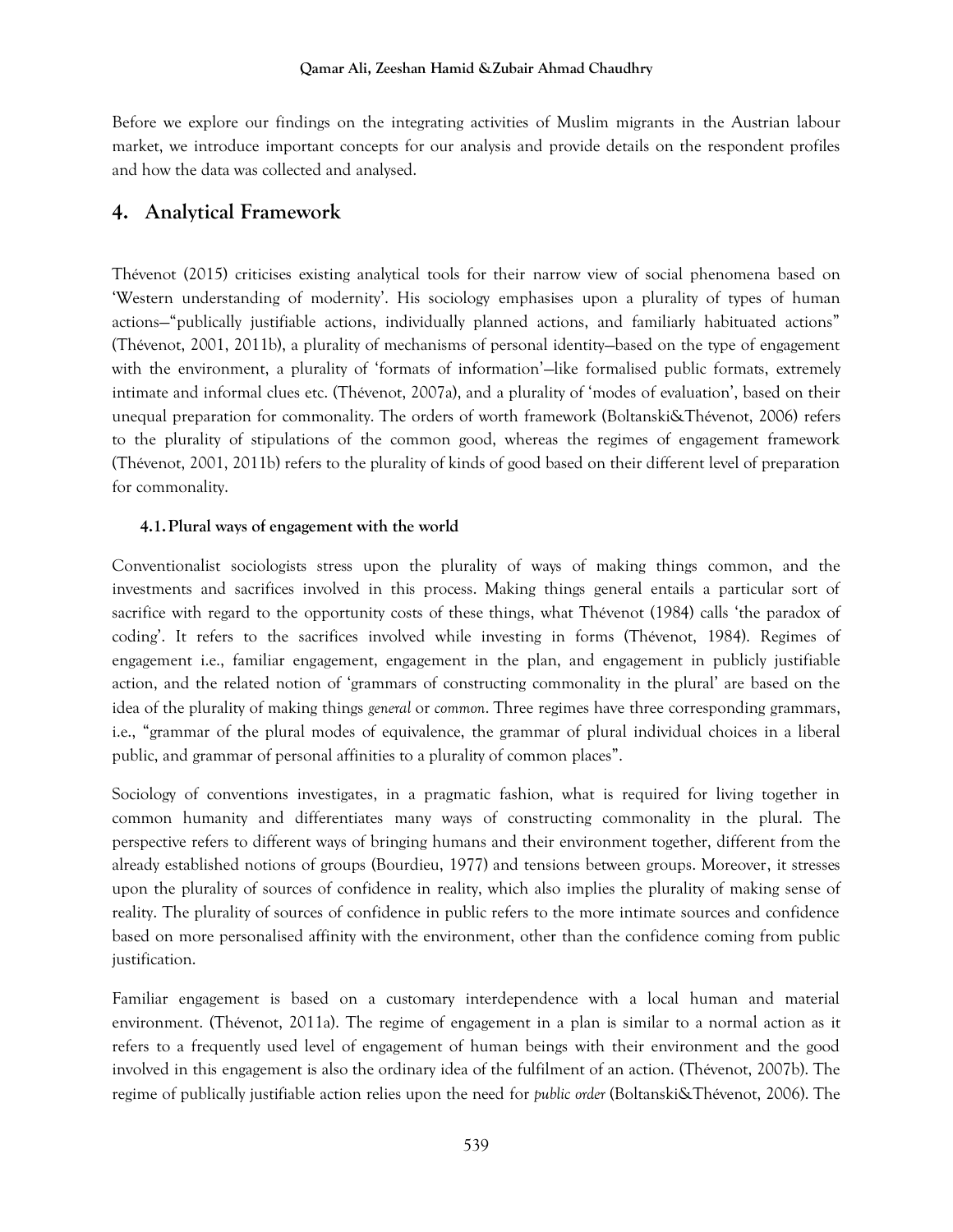evaluation attached to this regime must possess the commonality and legitimacy subscribed to a third party. The demand of the equivalence required by generalising is highest at this level. Boltanski and Thévenot (2006) elaborated on the requirements of the common good and reality test for six legitimate orders of worth (namely "market, industrial, fame, civic, domestic, and inspired) in order to avoid a sense of injustice.

#### **4.2.Quietude versus in quietude**

The notion of *two-sided* engagement refers to the capability and vigilance of actors in closing and opening their eyes towards the world. One side of the engagement refers to the confidence in the world, entrenching not only from justifications of the public regime but also from more personally familiarised senses of reality, resulting in a comfortable closing of eyes or quietude. It also refers to the blind trust in symbolic forms like rituals (Thévenot, 1990, 2006). Public quietude has a key role in the certification or qualification of objects and persons. The other side of engagement refers to the potential of doubt and opening of eyes, related to the sacrifice made in making things general and/or the sacrifice in terms of the opportunity cost of operating in one particular regime. This other side of engagement, i.e., 'the public inquietude' is central to pragmatic sociology. Unlike critical sociologists like Durkheim and Bourdieu who emphasised overwhelmingly upon the 'quietude' side of human engagement with the world, the pragmatic institutiona lists extend a parallel focus on the other side i.e. the in quietude, the doubt, or the uncertainty (Diaz-Bone, 2011). This two-sided engagement is necessary for a living community—as it ensures the continuity of democratic progress in society (Blokker&Brighenti, 2011).

## **5. Study Setting and Methods**

Austria is among the member states with a relatively higher proportion (above 10%) of inhabitants born outside the EU (Action plan 2021-2027) (European Commission, 2020). The stability of the economic development of Austria has been ensured by its strong corporatist structure. The state is authorised to license, frame and incorporate corporate entities into the state system, grant them rights, responsibilities, and representational monopoly (Sezgin, 2019). The state system also guards against inflows of international labour into its labour market. Although for skilled migrants, regardless of Austrians working abroad who want to return home or foreigners, their foreign experience is not considered when seeking a job at an intermediate level (Biffl, 2019).

In Austria, an increase has been recorded over the years regarding former students remaining legally in the country (Jacob, Kühhirt, & Rodrigues, 2019). As of October 2017, Austria is complying with the 2016/801 recast directive as third-country national students may remain in the country for a minimum of nine months after completion of studies. According to the Directive, 2016/801 member states should allow students to stay in the country for further employment, subject to their successful completion of university studies (European Migration Network, 2017).

The integration of Muslims, in general, has been a challenge for Austria, and in this particular case, it is not possible to achieve it by solely implementing religious policies. These cularisation of policy restricting Islamic activities in the public sphere has led to an exclusionary model for Muslims (Sezgin, 2019). Another aspect is the societal acceptance of Muslims; as revealed by the Special Euro barometer 437 public opinion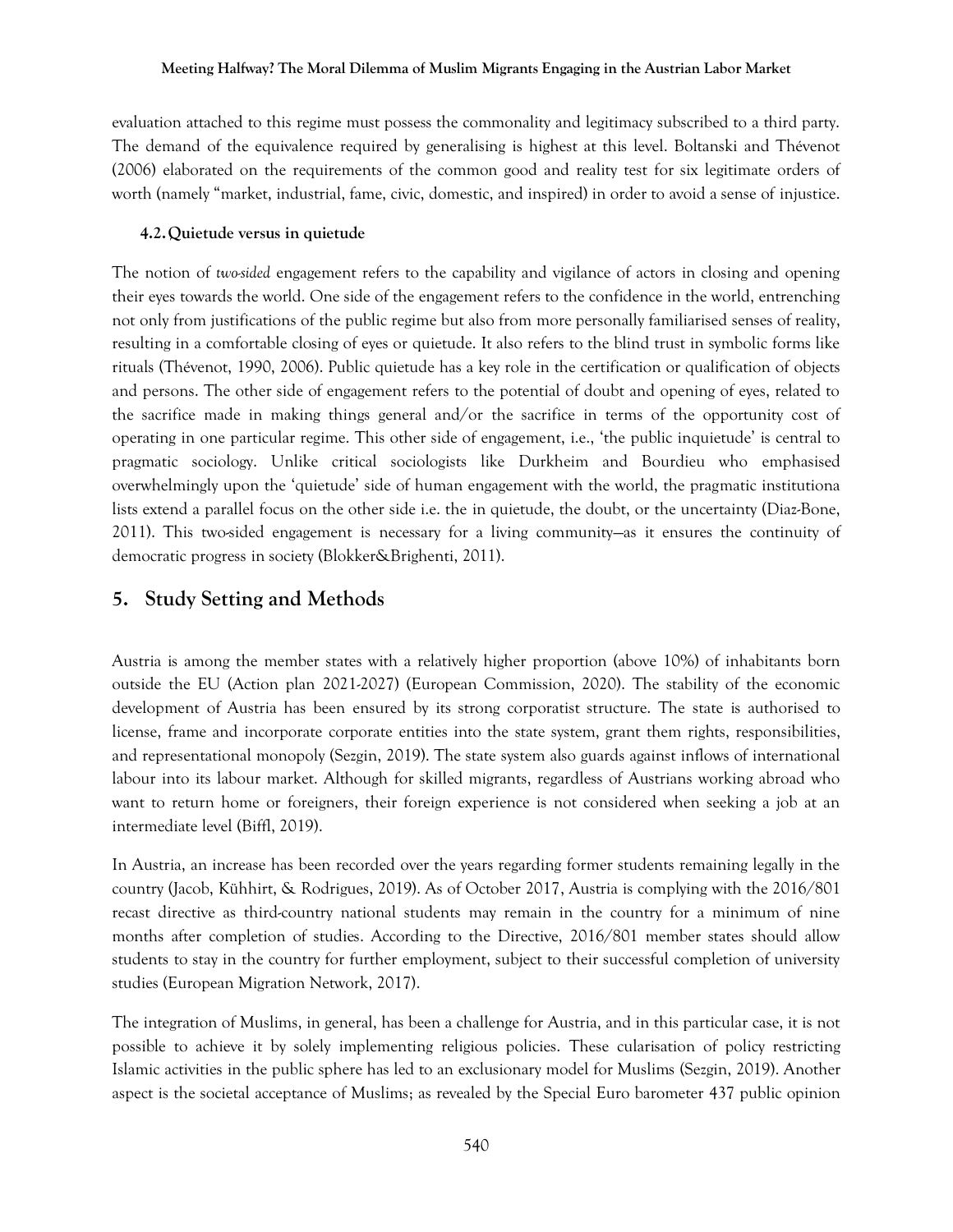survey, among European countries, Austria is on the top list where people do not feel comfortable working with a Muslim (European Commission, 2015).

This study focuses on skilled migrants with Muslim religious backgrounds who come to Austria to pursue higher education and career opportunities. Research on international students and skilled migrants' integration in host cultures lacks a more encompassing and multifaceted analysis. For example, more research is needed on how migrants integrate, the strategies they deploy, and the networks they mobilise in this process (Crowley‐Henry, Connor, & Al Ariss, 2018). There is also a shortage of research on how migrants face and cope with integration barriers in the host country(Crowley‐Henry, Connor, & Al Ariss, 2018). Migrants' decision-making processes need to be unpacked in order to successfully reveal how they choose between multiple options to remain intact in the host culture.

More relational-oriented and reflexive methodologies encourage researchers to recognise a wide range of vested interests. A good investigation of the integration phenomenon requires the investigator to listen and explore immigrants' personal stories. The researcher needs to make sense of the meaning-making process of respondents and their cultural models, conventions, and social expectations. This type of inquiry will uncover respondents' paradigms (Schutz, 1967).

For this purpose, in-depth interviews with 21 skilled migrants working in different companies in Innsbruck were conducted. All the participants were informed that their identity will be kept confidential. The data in this study is analysed using the lens of the French socioeconomic convention theory. This theoretical perspective helps study the modes of engagement of immigrants while interacting with the host environment and the repertoire of logic they recourse to while making these cultural choices. Table 1 provides the interview guideline. Participants of this study used jargons during the interviews. Some of the words that are commonly used by majority of the participants include: Chamri (skin), Gorian (white girls), Halal (permisable), Haram (sinful), Sharam (abashment),Larkian (girls), Mahol (environment), Mazhab (religion) and Saqafat (culture). In the current study, we are focusing on the process instead of the practices or the structure. This raises a question: how do people engage with the locals and which tactics do they employ? In order to study the process, as to how people integrate in the foreign culture, sociology of conventions may provide a new avenue in directing the research. Instead of addressing to the surface level issue (i.e., language used by the participants) in the current study, we rather aim to highlight more deep level issues in the process of integration And to achive this we draw on the orders of worth (Boltanski&Thévenot, 2006).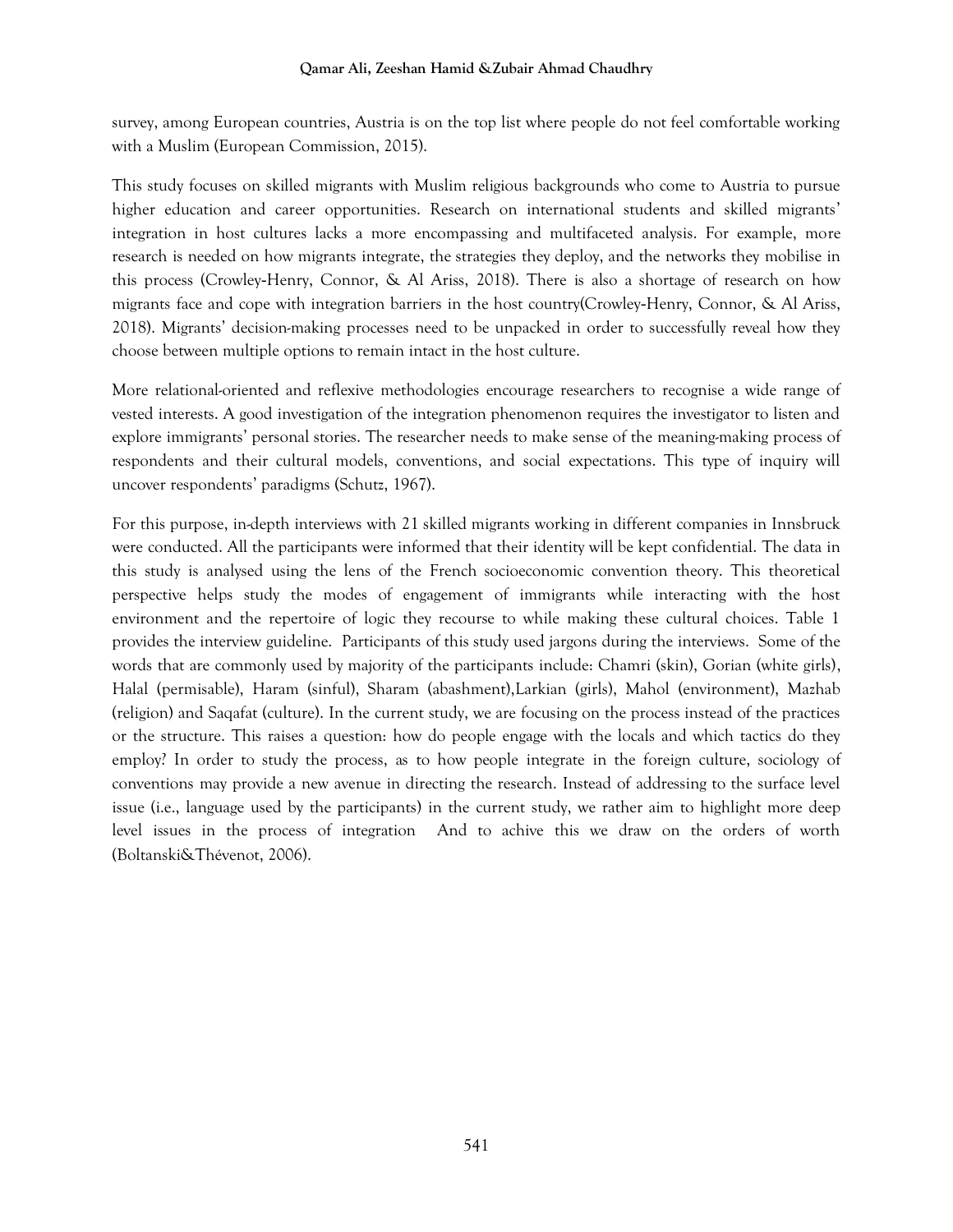| Categories            | Questions                                                                                                                                                                |
|-----------------------|--------------------------------------------------------------------------------------------------------------------------------------------------------------------------|
| Decision<br>$\circ f$ | How and under what circumstances did you decide to move to Austria?<br>1.                                                                                                |
| Migration             | When and for what reasons did you decide to stay permanently in Austria?<br>2.                                                                                           |
|                       | 3.<br>Would you like to settle back in your home country at any stage of your life? (If yes, why                                                                         |
|                       | and under what circumstances?)                                                                                                                                           |
| Cultural Shock        | How do you describe Austrians' attitude towards you?<br>4.                                                                                                               |
|                       | 5.<br>What cultural traditions in Austria did you find impossible to adopt?                                                                                              |
| Food                  | 6.<br>Do you like Austrian food? Share your experiences.                                                                                                                 |
| Dress                 | Do you feel comfortable with the street fashion or clothing, especially when your family<br>7.                                                                           |
|                       | (wife) is here, and they have to comply with this?                                                                                                                       |
|                       | Girls in Austria wear very short dresses, particularly in summers. Do you feel<br>8.                                                                                     |
|                       | comfortable with this when you are outside along with your family?                                                                                                       |
| Family system         | To what extent are you comfortable with the Austrian family system? (Particularly the<br>9.                                                                              |
|                       | culture of boyfriend/girlfriend, have you been able to prepare yourself to adopt it?                                                                                     |
|                       | 10. Would you like/wish that your parents and siblings also come and settle in Austria?                                                                                  |
|                       | 11. If yes, would they be comfortable with these (above-mentioned) cultural differences?                                                                                 |
|                       | 12. Since you are now living here on a long-term basis, would you prefer to marry an                                                                                     |
|                       | Austrian/European girl or with a girl from your home country?                                                                                                            |
| Religious             | 13. To what extent do you have to change yourself in religious matters while living here?                                                                                |
| practices             | 14. During your stay in Austria, have you ever found difficulty performing religious                                                                                     |
|                       | rituals/practices, such as five-time prayer or fasting in the month of Ramadhan?                                                                                         |
|                       | 15. Is there any change in your mosque-going behaviours?                                                                                                                 |
| Income                | 16. Are you satisfied with your income here? (If not, what factors do you consider as                                                                                    |
|                       | barriers)                                                                                                                                                                |
|                       | 17. And what type of work are you doing?                                                                                                                                 |
|                       | 18. How do you compare average income back in your home country with what you earn<br>here?                                                                              |
|                       |                                                                                                                                                                          |
|                       | 19. If you had spent this period in Pakistan, do you think your experience would have been<br>more beneficial or less compared to the net worth of your experience here? |
|                       | 20. What is your opinion on the unemployment conditions here in Austria compared to the                                                                                  |
|                       | level of unemployment back in your home country? (How many of your acquaintances                                                                                         |
|                       | here are still unemployed or struggling to find good employment?)                                                                                                        |
|                       |                                                                                                                                                                          |
| Accommodation         | 21. Did you find any difficulty, or do you still find any problem finding suitable                                                                                       |
|                       | accommodation in Austria? Or are you satisfied with the facilities arranged by the                                                                                       |
|                       | Austrian Government?                                                                                                                                                     |
| Language              | 22. To what extent do you believe that learning the German language is crucial for earning                                                                               |
|                       | a good income and success at the workplace?                                                                                                                              |
| Integration           | 23. How do you define integration?                                                                                                                                       |
|                       | 24. What do you think are the success factors to get fully integrated with Austrian culture?                                                                             |
|                       | 25. To what extent do you find yourself integrated with Austrian culture already?                                                                                        |
|                       | 26. Do you feel yourself a part of Austrian society?                                                                                                                     |
|                       | 27. (If yes) Do you think your Austrian friends/colleagues feel the same about you?                                                                                      |
|                       | 28. Do you feel at home here in Austria?                                                                                                                                 |

**Table 1: Interview Guideline**

**Source:** Authors' formulation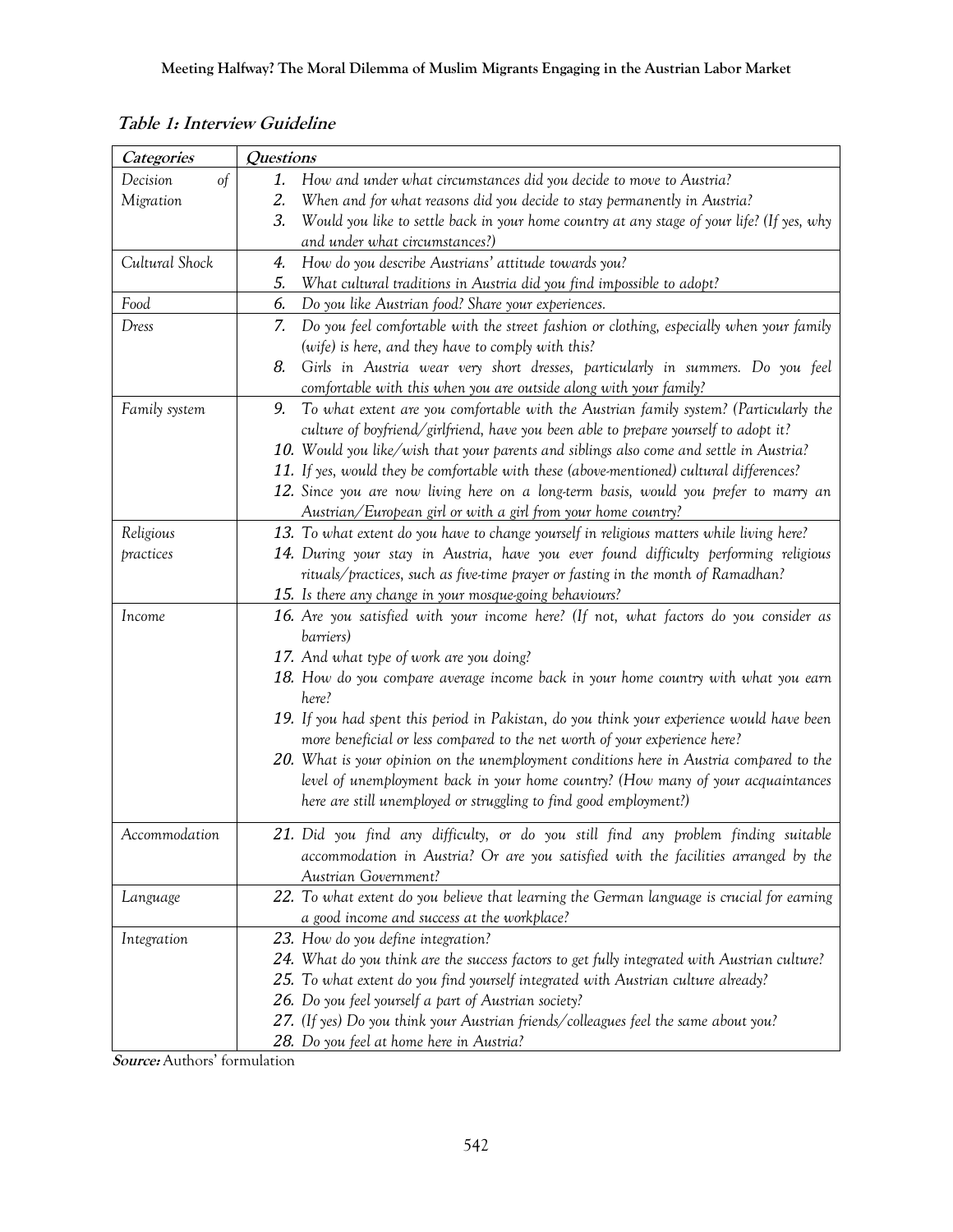## **6. Results and Discussion**

| <b>Key</b> Dimensions<br>$\alpha f$ | <b>Sample Responses</b>                            | Corresponding Areas of Theory       |
|-------------------------------------|----------------------------------------------------|-------------------------------------|
| Findings                            |                                                    | (Sociology of Conventions)          |
| Devices of Compromise:              | "would obviously prefer not being nude in the      | Social objects and categories       |
|                                     | presence of own countrymen but ok to be in a       |                                     |
|                                     | sauna bath like environment with foreign           |                                     |
|                                     | people and I can't really make sense of            |                                     |
|                                     | girlfriend/boyfriend as an institution"            |                                     |
| Broader<br>Changing                 | "I have seen that Muslims here, in the end, turn   | Plurality of Orders of Worth:       |
| Principles (Mode Shifting)          | to be more flexible and they start adapting        | Religious vs. humanitarian          |
|                                     | cultural principles such as family structures, and | Institution of Family/ Collectivism |
|                                     | particularly<br>they<br>start<br>accepting         | vs individualism                    |
|                                     | girlfriend/boyfriend as a relation like Austrians  |                                     |
|                                     | do, which Muslims normally don't accept."          |                                     |
| To pretend (Acting)                 | At the time of my residence contract there were    | Quietude;                           |
|                                     | conditions (not in black and white of course)      | Prudence                            |
|                                     | relating to the practices of rituals such as       |                                     |
|                                     | Adhaan and also there were reservations about      |                                     |
|                                     | our cooking and the smell it creates and stuff     |                                     |
|                                     | like that, which I normally pretended to be ok     |                                     |
|                                     | with, you know, you have really limited options    |                                     |
|                                     | here when it comes to accommodation."              |                                     |
| To free their real self             | I believe that social media is helpful in the      | Engaging with oneself,              |
| (freedom), Become broad-            | process of integration in Austria. In fact, I      | Human as choosing being;            |
| minded, Liberalization              | found my first girl through Facebook(haha)."       |                                     |
| Selective Compromises               | "I am not comfortable with girls' physical         | Orders of worth                     |
|                                     | education in schools (particularly swimming        |                                     |
|                                     | training), but for boys it is fine"                |                                     |
| The red lines (of change/           | "anything that is part and parcel of Austrian      | Inquietude                          |
| the limits of compromise)           | life but you do not like it or want to eatfor      |                                     |
| Boundary conditions                 | example, alcoholic drinks (Beer, Wine, etc.) or    |                                     |
|                                     | pig meat are very common in Austrian               |                                     |
|                                     | traditions.<br>Even<br>you<br>compromise<br>can    |                                     |
|                                     | occasionally on drinks, but pig, out of the        |                                     |
|                                     | question."                                         |                                     |
| Real vs Perceived barriers          | "Actually, I was mostly within surrounded by       | False consciousness (borrowed from  |
| to integration                      | my own native community mostly discussing          | critical sociology of Marx)         |
|                                     | Pakistani politics and stuff and actually very     |                                     |
|                                     | rarely spent time with locals here during my       |                                     |
|                                     | entire stay. Maybe that is the reason I still do   |                                     |
|                                     | not feel included."                                |                                     |

**Table 2: Categories of findings and corresponding sample responses**

**Source:** Authors' findings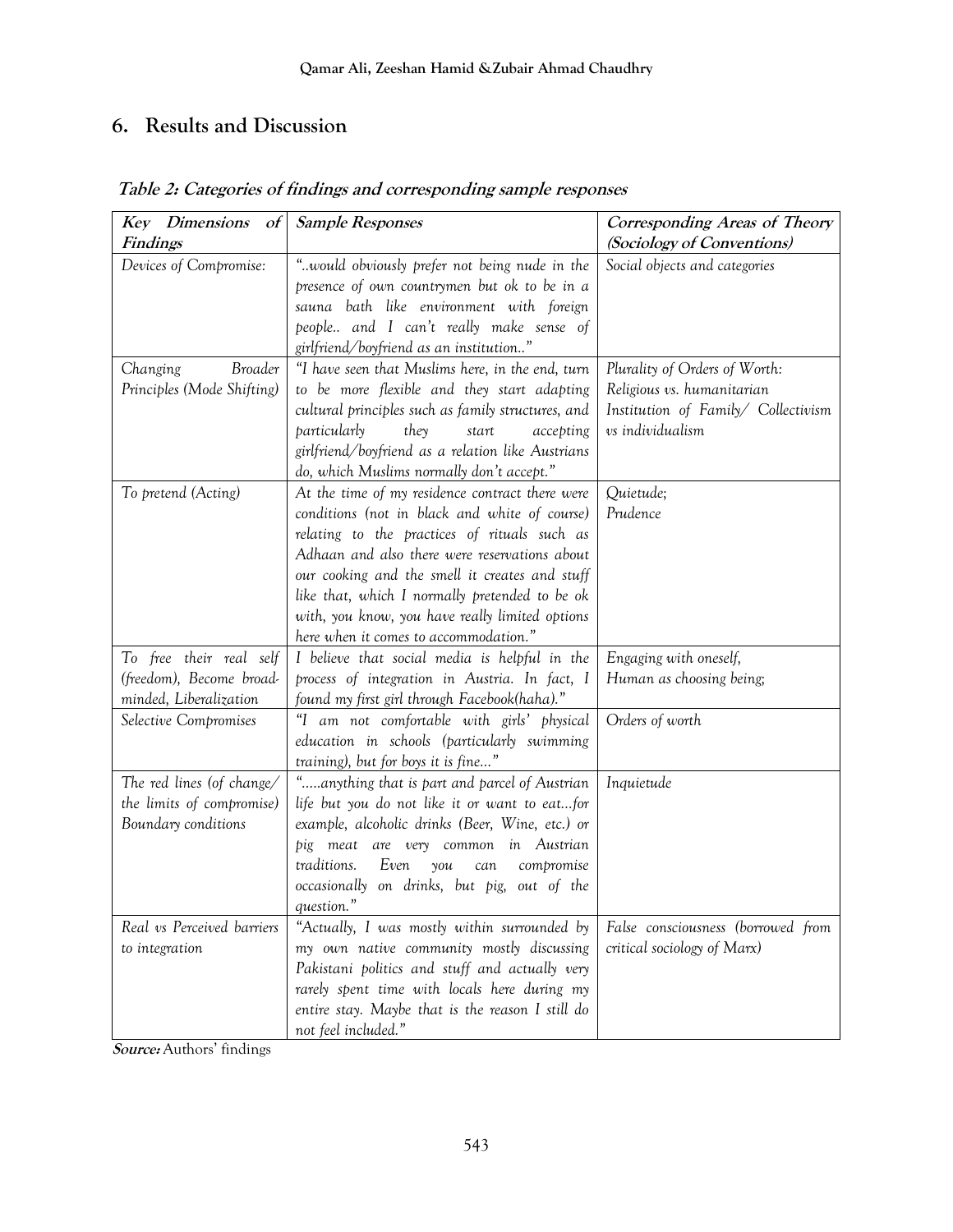The analysis of interviews suggests that educated and skilled Muslims of Pakistani origin working in the Austrian labour market do compromise on their existing values and principles. The main point is that the highly qualified people are trying to integrate by using different strategies. First, they try to interact and, for this, they also use social media to turn it into social relations with the locals. Moreover, they also use social media to learn the language, to inform themselves about events where they can actively participate, and search for accomodation. Second, they also do compromises, such as, going to the nightclubs, drinking nonalcoholic beer (pretending) and even at times eating non-halal meat (i.e., chicken, mutton, and beef but refusing to eat pig meat). To some extent, this gives them the feeling of being included. However, participants narratives suggests that it is not strait forward to conclude as such, as at the same time there remains a feeling that all their efforts go in vain. In other words, despite such compromises they are unable to successfully integrate with locals. They change their stances and move between different orders of worth (Boltanski&Thévenot, 2006). The emphasis of our analysis, therefore, was to uncover during the process of integration how respondents moulded themselves to feel included. We find three categories of people leading to three so-called strategies of compromise. In the following section, we articulate how, in order to fill the void of value systems and in order to feel 'included', a normal migrant uses the instrument of compromise at three levels of extent, i.e., liberation, selective adaptation, and simulation.

The best-case scenario or the ideal form of integration we observed in the discussions of respondents was the one referring to Muslim migrants who get liberated in the process and bring themselves real close to the local value system. These migrants become successful in changing their worldviews (the so-called paradigms). They transform at the ontological and ideological level and get liberated. As a result, they respect the local value system and cultural institutions. Liberated migrants find themselves at the level of familiar engagement with their corresponding workplace and social environment. This type of engagement is based on a customary interdependence with a local human and material environment (Thévenot, 2011a). In this regime, either things are personalised, or the personality is adjusted to things in close proximity to maintain a localised good. This regime highlights the most frequently used facets of personality in relation to dealing with the environment. The type of good experienced as a result of the ease of continued use of a particular format of personality is beyond a routine or habit as it has a dynamic attachment with an instantaneous environment and this type of attachment is entirely different from a kind of personal property which can be transferred from one place to another (Thévenot, 2011a).

The second strategy of compromise migrants deploy is the peculiar change of a few selective principles (values) to instrumentally materialise most of the benefits associated with integration. Changing selective principles and practices, for example, drinking alcohol, but avoiding red meat particularly that of pig, refers to this type of selective compromise. The dislike of women's dress by migrants in situations, when accompanied with their families, is also a similar selective behaviour.

*"…you might have heard the veil has been banned recently, and girls can no more hide their hair in public places. How can one feel comfortable with it especially when you are living here with your family…"(Anonymous respondent)*

*"I will be very uncomfortable if my parents are here during summer time, you know girls wear almost no clothes and being with them (parents) outside, I cannot imagine…" (Anonymous respondent)*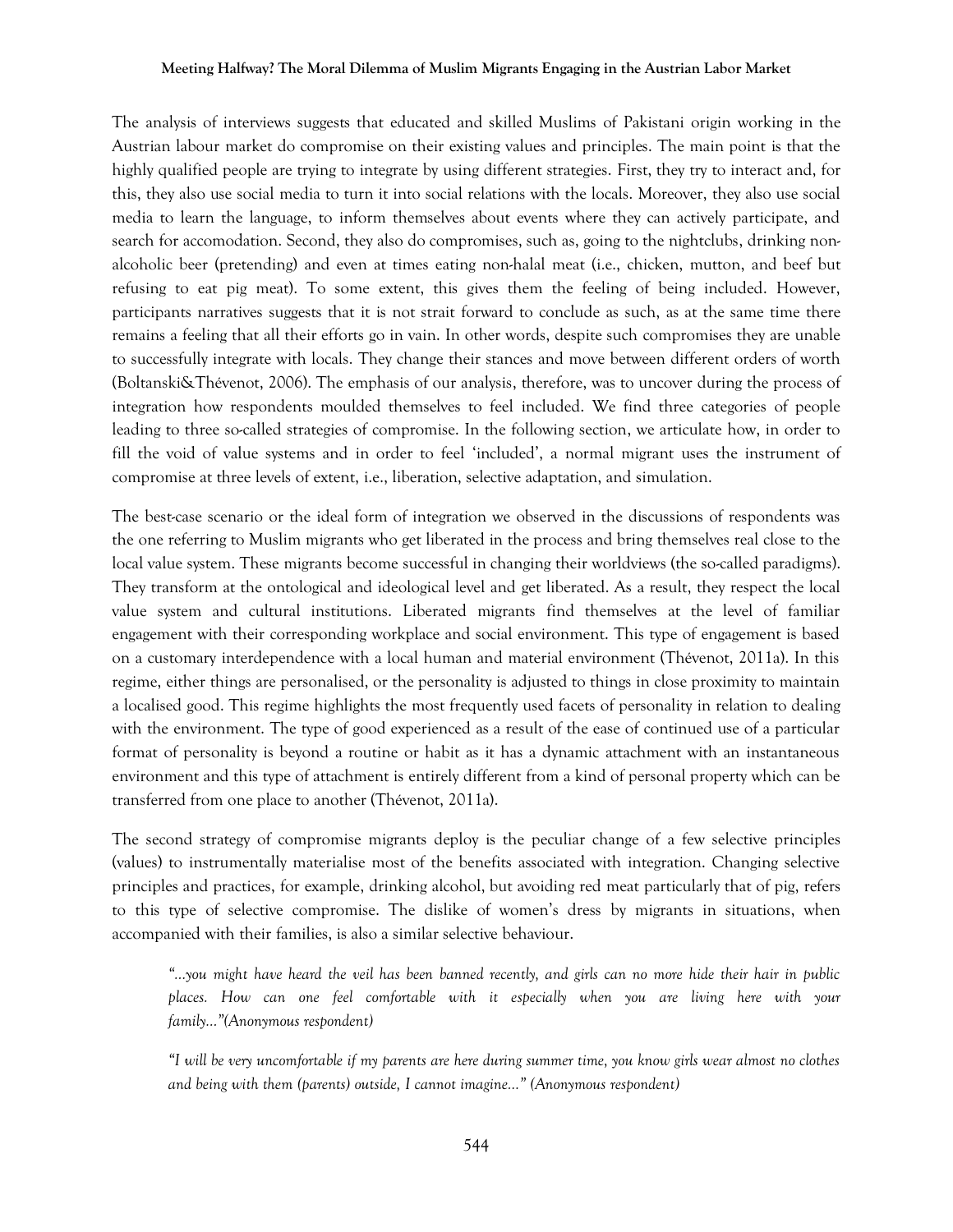However, there are justifications for both actions making migrants' behaviour publically justifiable within their own communities and within the hosting environment. It is premised basically on the limited acceptability towards things—the red lines. Such as not to get nude in the presence of own country people but it's okay to be dress-free in a sauna-like environment with foreign people. Second, not accepting girlfriend and boyfriend as an institution for their children. Third, not exercising religious practices such as prayer in public places.

*"I do not pray in the presence of people at the workplace, normally prefer to do it at home." (Anonymous respondent)*

*"I really compromise on food, as I have started eating chicken in the absence of halal options." (Anonymous respondent)*

*"I do not mind having a girlfriend. In fact, I would like to have one, but I would not permit my own children (daughter or son) to be in such a relationship. You know, after all we are Muslims and Islam does not allow it."(Anonymous respondent)*

*"I think it is okay to have a girlfriend, but I cannot imagine marrying here… I want to marry with a Pakistani girl who is Muslim and to have children with…" (Anonymous respondent)*

The intensity of the selective compromising behaviour is evident with the most common practice of having acceptance towards eating non-halal chicken, mutton, and beef but a continuous reluctance of eating Schwein (pig). This approach towards integration, we have labelled as selective adaptation.

A contradiction of principles is also evident between religious and humanitarian principles. Respondents seem to fascinate Austrian humanitarian values but also continuously try to recourse to their religious background. Hence, some of them are in a continuous paradoxical disposition.

*"Non-believers won´t end up in Jannah no matter how good their behaviour is no matter how much humanitarian activities they are performing, I mean that is after all our core belief. They (no-believers) would call it religious fanatic belief. But I mean it's not a joke. And you know we want to live here because this is no doubt a peaceful country with strong values, justice." (Anonymous respondent)*

*"We can't afford this type of education in our country, (talking about kids' education). It is very expensive back there, and here it is free. We have better education opportunities for our kids. There is equality, justice and freedom, but unfortunately at the cost of our religion." (Anonymous respondent)*

*"I want to teach my children about Islam, I want them to be a good Muslim. Unfortunately, they cannot get good religious education here, but in Pakistan. It is not the problem with religion, in Pakistan the problem is with people, people are like this there, but at least there kids can be on the righteous path and can eat halal food. I don't know I am confused between the benefits here and benefits there…" (Anonymous respondent)*

*"My brother is not me; he cannot accept what I accepted here… we are different… I cannot expect them (family) to understand things, they cannot. They think I am a practising Muslim; I tell them that I pray and fast and I do not eat non-halal food. From deep within I am not satisfied, I know I am going against my religious teachings. Honestly, it haunts me but its better here…" (Anonymous respondent)*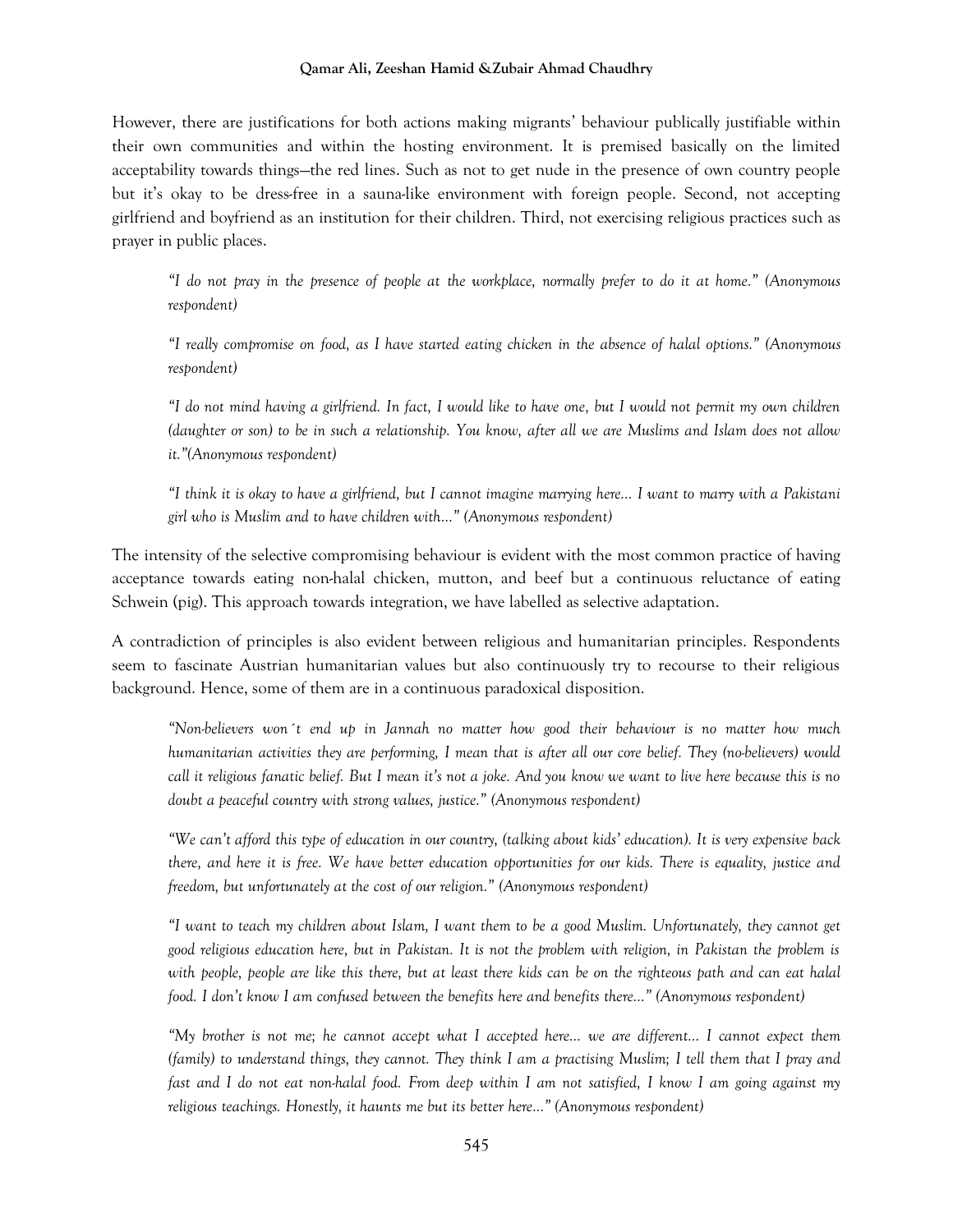Another instance of contradictory and selective acceptability of principles is evident in the form of migrants believing in the institution of family, but in most cases, it is kept for kids and women in a household. However, men are found to have some sort of flexibility in this principle for themselves. But it is not very simple. The cultural values they carry with them from their homelands force them for this selectively strict option for kids and women. Human beings under the influence of basic biological instincts want to enjoy their lives to their fullest, which requires some decoupling from religious and conventional bindings, and they tend to adopt the instinct to a possible extent. However, they do not want to or else culturally they cannot afford to accept similar freedom for kids and families.

It refers to the regime of publically justifiable actions. This regime relies upon the need for *public order* (Boltanski&Thévenot, 2006). The evaluation attached to this regime must possess the commonality and legitimacy subscribed to a third party. Respondent migrants have referred to different worlds in their justifications of changing of values and principles. The process of integration makes migrants move between different orders of worth, yet leaving them with a choice to adapt to the most general is ableones.

The third strategy of compromise, we have explored in our analysis of the interview responses is simulation. Some migrants pretend in the public as if they are very close to the local norms while in actual deep in their hearts they continuously respect and obey their native belief systems and keep disliking the Austrian value system. This type of engagement with the world is addressed by Thévenot (2007b) as engagement in a plan. It is similar to a normal action as it refers to a frequently used level of engagement of human beings with their environment and the good involved in this engagement is also the ordinary idea of the fulfilment of an action. This regime refers to a prudent exercise of the will by an autonomous individual who is also 'capable of projecting herself successfully into the future'. The kind of pleasure engendered by a fulfilled plan ought to be evaluated in terms of how crucial the good is for human social life (Thévenot, 2007b).

In our analysis, we have also found instances of false perceptions of integration barriers. It is mainly because of Muslim migrants' lack of social interaction with the local community. Given their primary motivation and preference to spend more time within their own community instead of with host country members makes Muslim migrants socially isolated. As a result, they overestimate the cultural barriers and refrain putting efforts to remove those barriers.

## **7. Conclusion**

What does it take for a Muslim migrant to get integrated into Austrian culture? We argue that a wide range of strategies Muslim workers use in order to integrate into Austrian culture starting from a complete shift of mindset from a radical Muslim believer to a liberal participant in society and to act in the public as a moderate citizen while pretending to be very similar to the local people. Human actors in everyday social life have to rely upon certain broader ideologies to justify their actions and interactions in the social. All actors involved in such social situations need to share these ideologies to be able to continue a smooth interaction and coordination in everyday life.

With this research, we intend to enrich understanding of the process of integration of Muslim migrants in the European labour markets, thereby, examining their strategies to get to grip on the cultural differences using the theoretical framework of sociology of conventions. Research in this field has in the past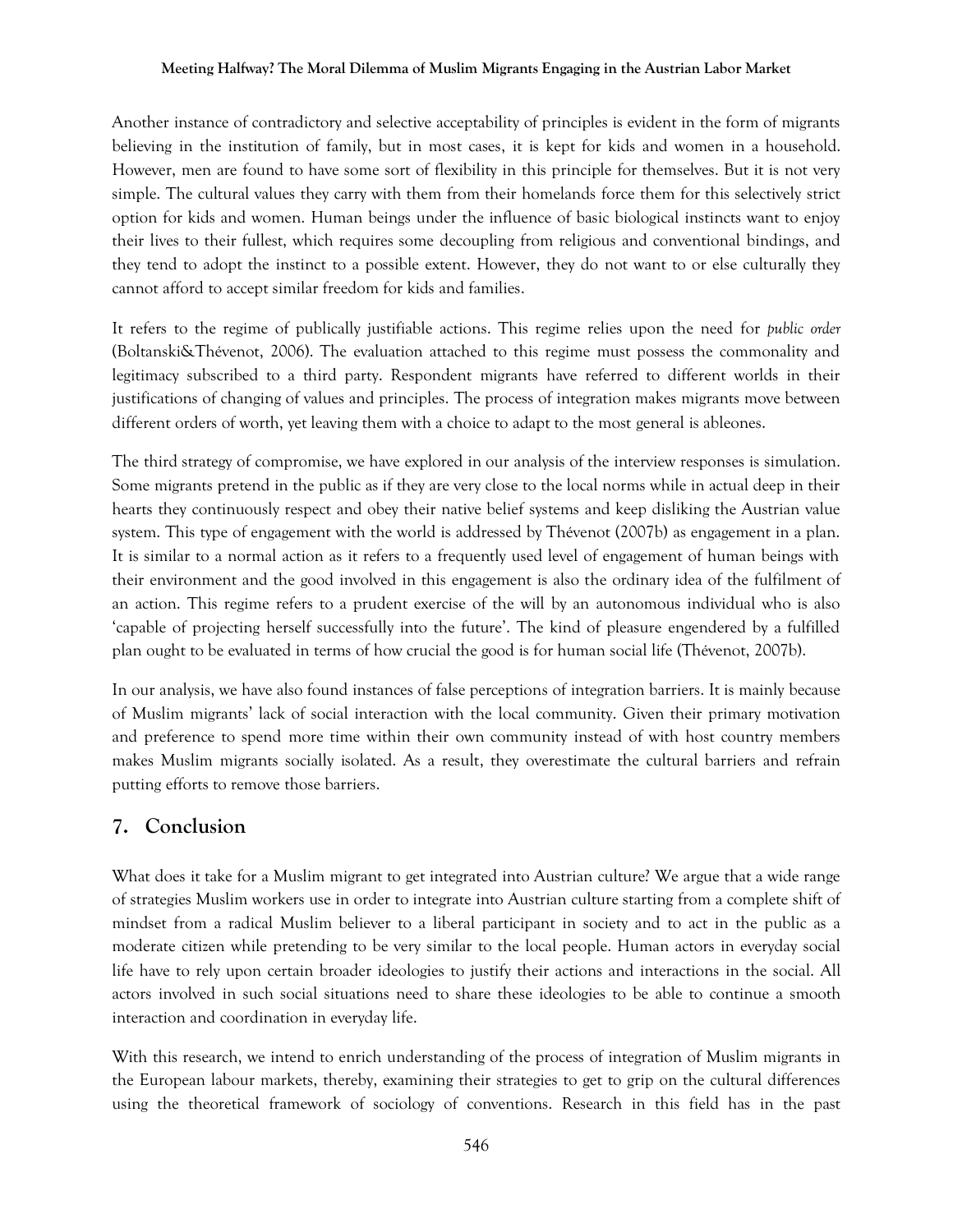highlighted the procedures of transferring cultural, social and economic capital from the home country to the host country. Our focus on how actors make compromises on their moral choices requires access to their' actual labour market integration processes. In-depth interviews with a group of highly skilled migrants allow this type of access.

Most of the studies on the labour market integration of migrants in Europe have focused on host countries' policies and measures to foster integration and the consequent effectiveness of their efforts. However, in this research, we emphasise the migrant side of the integration process to explore migrants' perceived cultural challenges and their corresponding ability to deal with these challenges. By doing this, we bring to the fore migrants' engagement with the surrounding host environment, illustrating the nature and extent of compromises they make to integrate into the European labour markets effectively.

With an interpretive analysis of the lived experiences of highly skilled Muslim migrants residing and working in Innsbruck, this study shows that the religious beliefs and value systems, rather than the ability to speak and understand the local language, mainly hinder Muslim migrants from fully integrating into the Austrian society. The findings of this study further articulate that, in order to fill this void of value systems and be perceived as 'included,' migrants use the instrument of compromise at three levels of extent: i.e., liberation, selective adaptation, and simulation. In the best-case scenario, few get liberated and bring themselves closer to the ontological and ideological level of the local value system. The study attributes this level of integration as liberation. Others change a few selective principles (values) to make use of most integration opportunities. This level of integration is labelled as selective adaptation. And yet, at another level of compromise, some migrants pretend to be very close to the local norms in public. In reality, however, they continue following their originating belief systems and keep disliking the value system of the host country from deep within. Such integration efforts and compromises are placed under the category named *simulation*.

## **REFERENCES**

Ager, A., &Strang, A. (2008). Understanding integration: A conceptual framework. *Journal of refugee studies, 21*(2), 166-191.<https://doi.org/10.1093/jrs/fen016>

Akhtar, M., & Kroener-Herwig, B. (2019). Coping styles and socio-demographic variables as predictors of psychological well-being among international students belonging to different cultures. *Current psychology, 38*(3), 618-626.<https://doi.org/10.1007/s12144-017-9635-3>

Akhtar, M., & Kröner-Herwig, B. (2015). Acculturative stress among international students in context of socio-demographic variables and coping styles. *Current psychology, 34*(4), 803-815. <https://doi.org/10.1007/s12144-015-9303-4>

Al Ariss, A., & Syed, J. (2011). Capital mobilization of skilled migrants: A relational perspective. *British Journal of Management, 22*(2), 286-304. [http://dx.doi.org/10.1111%2Fj.1467-](http://dx.doi.org/10.1111%2Fj.1467-8551.2010.00734.x) [8551.2010.00734.x](http://dx.doi.org/10.1111%2Fj.1467-8551.2010.00734.x)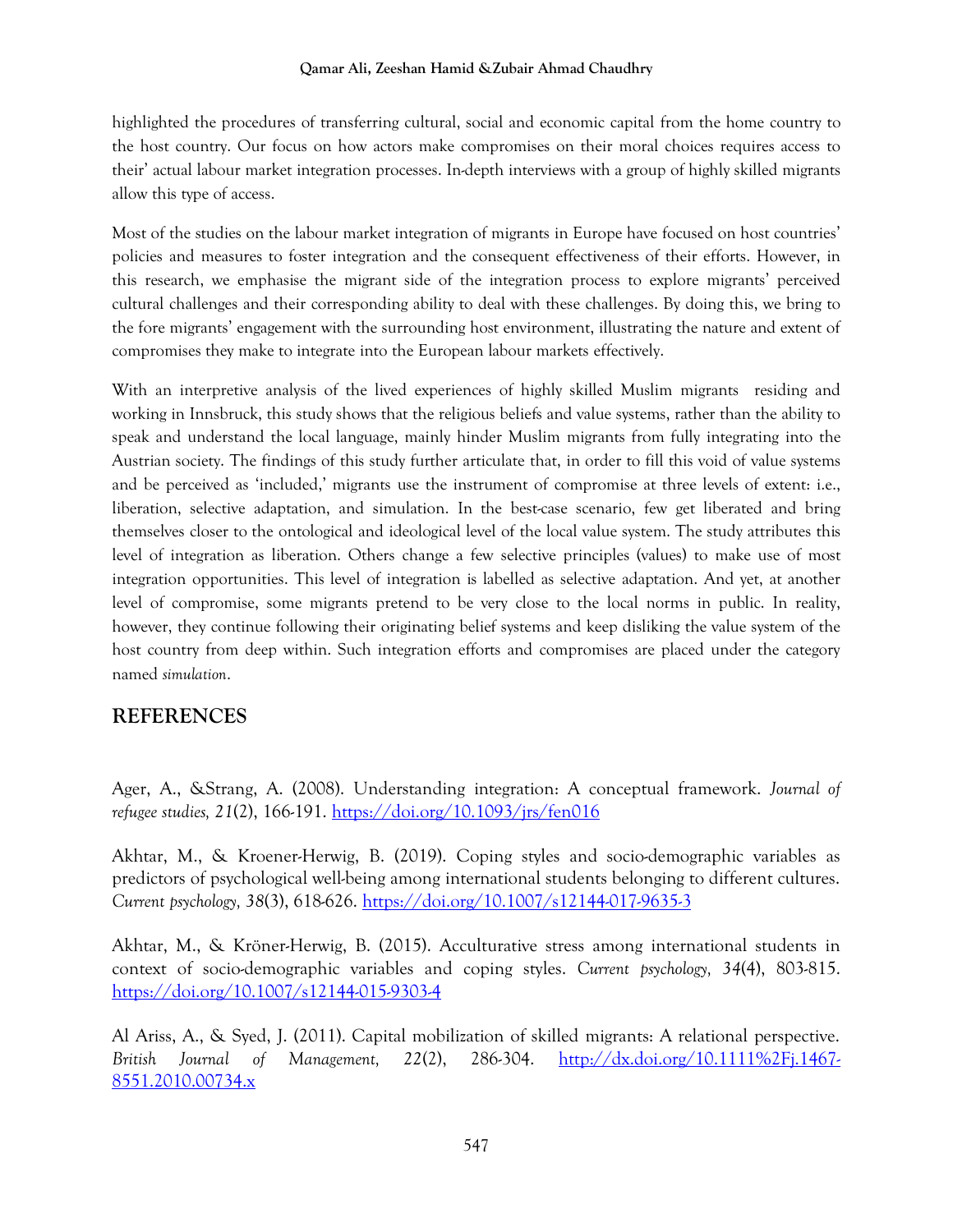Alencar, A. (2018). Refugee integration and social media: A local and experiential perspective. *Information, Communication & Society, 21*(11), 1588-1603. <https://doi.org/10.1080/1369118X.2017.1340500>

Baruch, Y., Budhwar, P. S., Khatri, N. (2007): Brain drain: Inclination to stay abroad after studies. *Journal of World Business 42 (1), pp. 99–112*[.https://doi.org/10.1016/j.jwb.2006.11.004](https://doi.org/10.1016/j.jwb.2006.11.004)

Biffl, G. (2019): Migration and Labour Integration in Austria—SOPEMI Report on Labour Migration Austria 2017–18. *In Monograph Series Migration and Globalisation*. [https://www.donau](https://www.donau-uni.ac.at/dam/jcr:27600429-4a71-4101-9f6d-20cf671b6f88/biffl_2019_sopemi_report_labour_migration_austria_2017-18_final.pdf)[uni.ac.at/dam/jcr:27600429-4a71-4101-9f6d-](https://www.donau-uni.ac.at/dam/jcr:27600429-4a71-4101-9f6d-20cf671b6f88/biffl_2019_sopemi_report_labour_migration_austria_2017-18_final.pdf)[20cf671b6f88/biffl\\_2019\\_sopemi\\_report\\_labour\\_migration\\_austria\\_2017-18\\_final.pdf.](https://www.donau-uni.ac.at/dam/jcr:27600429-4a71-4101-9f6d-20cf671b6f88/biffl_2019_sopemi_report_labour_migration_austria_2017-18_final.pdf)

Bisin, A., Patacchini, E., Verdier, T., & Zenou, Y. (2008). Are Muslim immigrants different in terms of cultural integration? *Journal of the European Economic Association, 6*(2-3), 445-456. <https://doi.org/10.1162/JEEA.2008.6.2-3.445>

Blokker, P., &Brighenti, A. (2011). An interview with Laurent Thévenot: on engagement, critique, commonality, and power. *European journal of social theory, 14*(3), 383-400. <https://doi.org/10.1177/1368431011412351>

Boltanski, L., &Thévenot, L. (2006). *On justification: Economies of worth*: Princeton University Press.

Bourdieu, P. (1977). *Outline of a Theory of Practice* (Vol. 16): Cambridge university press.

Bourhis, R. Y., Moise, L. C., Perreault, S., &Senecal, S. (1997). Towards an interactive acculturation model: A social psychological approach. *International journal of psychology, 32*(6), 369- 386.<https://doi.org/10.1080/002075997400629>

Crowley‐Henry, M., O'Connor, E., Al Ariss, A. (2018): Portrayal of skilled migrants' careers in business and management studies: A review of the literature and future research agenda. *European Management Review 15 (3), pp. 375–394*.

Diaz-Bone, R. (2011). The Methodological Standpoint of the "économie des conventions". *Historical Social Research/HistorischeSozialforschung*, 43-63[.https://www.jstor.org/stable/23032284](https://www.jstor.org/stable/23032284)

Dietz, J., Joshi, C., Esses, V. M., Hamilton, L. K., &Gabarrot, F. (2015). The skill paradox: Explaining and reducing employment discrimination against skilled immigrants. *The International Journal of Human Resource Management, 26*(10), 1318-1334. <https://doi.org/10.1080/09585192.2014.990398>

Eggenhofer-Rehart, P. M., Latzke, M., Pernkopf, K., Zellhofer, D., Mayrhofer, W., & Steyrer, J. (2018). Refugees' career capital welcome? Afghan and Syrian refugee job seekers in Austria. *Journal of Vocational Behavior, 105*, 31-45.<https://doi.org/10.1016/j.jvb.2018.01.004>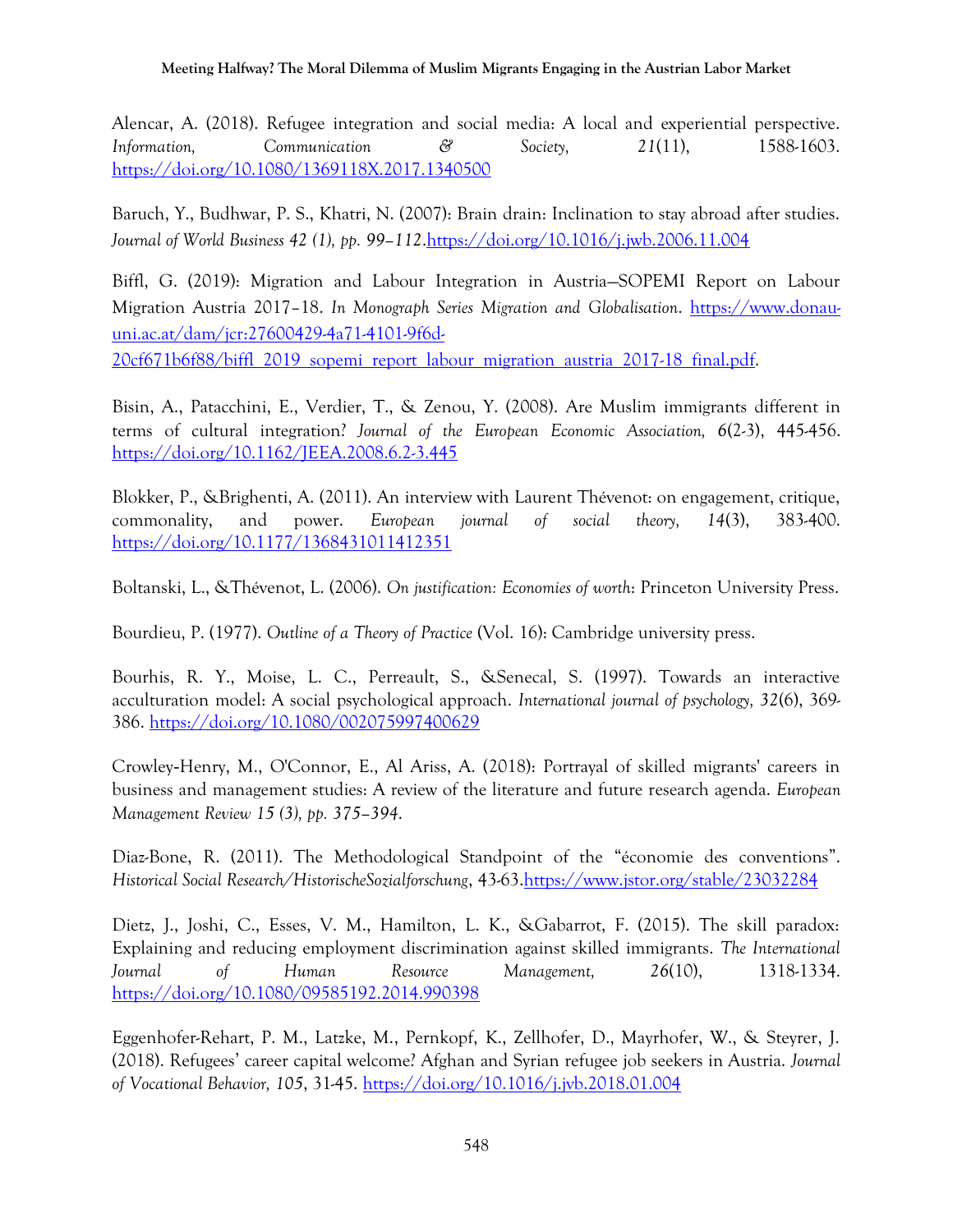European Commission (2015): Special Eurobarometer 437, Discrimination in the EU in 2015. <https://doi.org/10.2838/499763>

European Commission (2020): Action plan on integration and inclusion 2021-2027. Brussels: COM[.https://eur-lex.europa.eu/legal](https://eur-lex.europa.eu/legal-content/EN/TXT/PDF/?uri=CELEX:52020DC0758&from=EN)[content/EN/TXT/PDF/?uri=CELEX:52020DC0758&from=EN](https://eur-lex.europa.eu/legal-content/EN/TXT/PDF/?uri=CELEX:52020DC0758&from=EN)

European Migration Network (2017): Retaining third-country national students in the European Union. [https://emn.ie/publications/retaining-third-country-national-students-in-the-european](https://emn.ie/publications/retaining-third-country-national-students-in-the-european-union-emn-inform/)[union-emn-inform/](https://emn.ie/publications/retaining-third-country-national-students-in-the-european-union-emn-inform/)

Friberg, J. H., & Sterri, E. B. (2021). Decline, Revival, Change? Religious Adaptations among Muslim and Non-Muslim Immigrant Origin Youth in Norway. *International Migration Review*, *55*(3), 718-745.<https://doi.org/10.1177%2F0197918320986767>

Geurts, N., Davids, T., &Spierings, N. (2021). The lived experience of an integration paradox: why high-skilled migrants from Turkey experience little national belonging in the Netherlands. *Journal of Ethnic and Migration Studies, 47*(1), 69-87.<https://doi.org/10.1080/1369183X.2020.1770062>

Hadjar, A., & Scharf, J. (2019). The value of education among immigrants and non-immigrants and how this translates into educational aspirations: a comparison of four European countries. *Journal of Ethnic and Migration Studies, 45*(5), 711-734. <https://doi.org/10.1080/1369183X.2018.1433025>

Jacob, M., Kühhirt, M., & Rodrigues, M. (2019). Labour market returns to graduates' international experience: exploring cross-country variation in Europe. *European Sociological Review, 35*(4), 491-505.<https://doi.org/10.1093/esr/jcz022>

Joy, S., Game, A. M., &Toshniwal, I. G. (2020). Applying Bourdieu's capital-field-habitus framework to migrant careers: Taking stock and adding a transnational perspective. *The International Journal of Human Resource Management, 31*(20), 2541-2564. <https://doi.org/10.1080/09585192.2018.1454490>

Khattab, N., Johnston, R., & Manley, D. (2018). Human capital, family structure and religiosity shaping British Muslim women's labour market participation. *Journal of Ethnic and Migration Studies, 44*(9), 1541-1559.<https://doi.org/10.1080/1369183X.2017.1334541>

Krause, K., &Liebig, T. (2011): The labour market integration of immigrants and their children in Austria. *OECD Social, Employment and Migration Working Paper No. 127, OECD Publishing*[.https://www.oecd.org/migration/49205671.pdf](https://www.oecd.org/migration/49205671.pdf)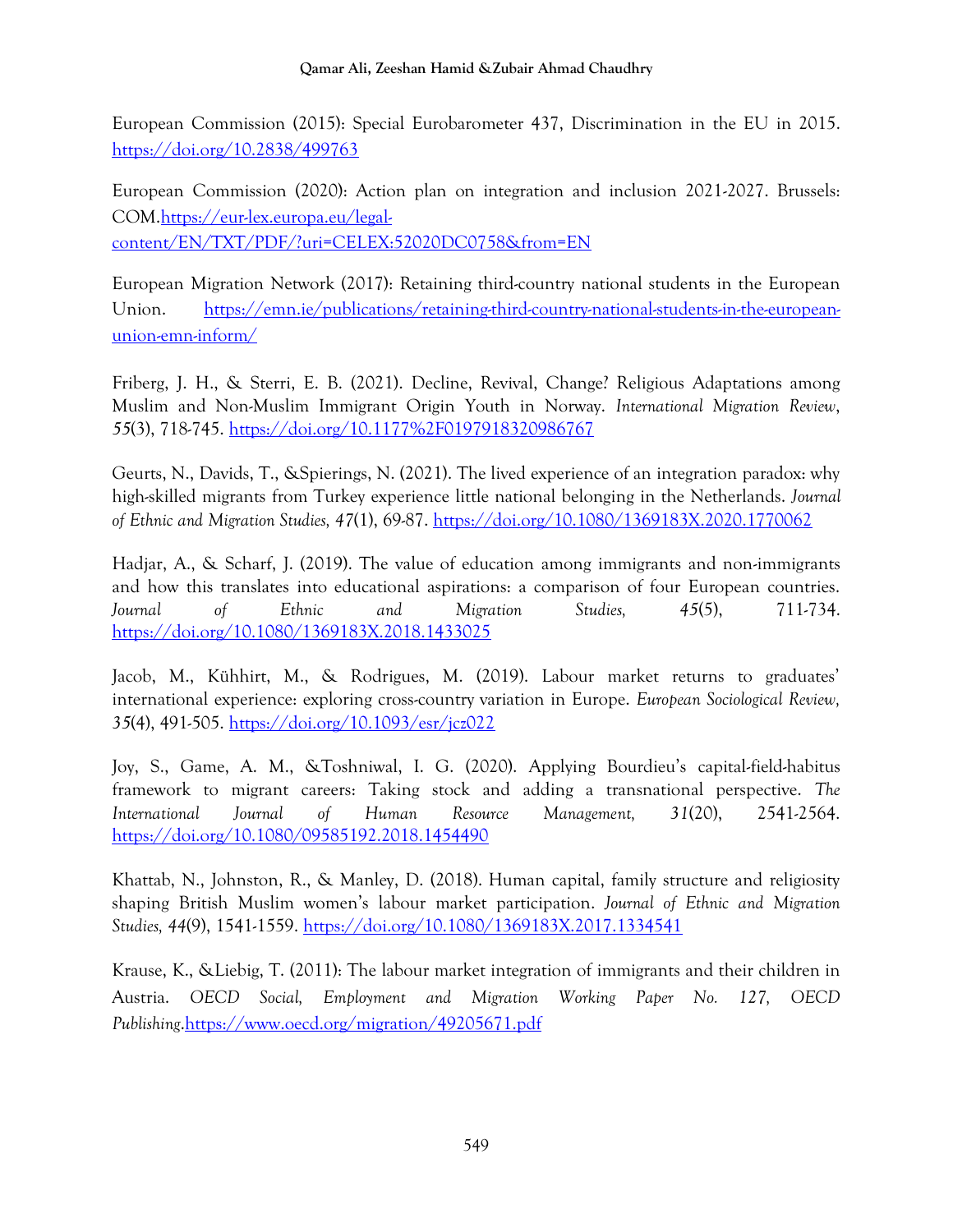Kwon, O. J. (2019). The diverging paths of skilled immigration in Singapore, Japan and Korea: policy priorities and external labor market for skilled foreign workers. *Asia Pacific Journal of Human Resources, 57*(4), 418-444.<https://doi.org/10.1111/1744-7941.12173>

Ravasi, C., Salamin, X., &Davoine, E. (2015). Cross-cultural adjustment of skilled migrants in a multicultural and multilingual environment: An explorative study of foreign employees and their spouses in the Swiss context. *The International Journal of Human Resource Management, 26*(10), 1335- 1359.<https://doi.org/10.1080/09585192.2014.985328>

Ricci, A., Crivellaro, F., &Bolzani, D. (2021). Perceived Employability of Highly Skilled Migrant Women in STEM: Insights from Labor Market Intermediaries' Professionals. *Administrative Sciences, 11*(1), 1-17.<https://doi.org/10.3390/admsci11010007>

Sarvimäki, Matti; Hämäläinen, Kari (2016): Integrating immigrants: The impact of restructuring active labor market programs. *In Journal of labor economics 34(2), pp. 479–508*. <https://doi.org/10.1086/683667>

Schartner, A. (2015). 'You cannot talk with all of the strangers in a pub': A longitudinal case study of international postgraduate students' social ties at a British university. *Higher Education, 69*(2), 225-241.<https://doi.org/10.1007/s10734-014-9771-8>

Schutz, A. (1967). *The phenomenology of the social world*: Northwestern university press.

Sezgin, Z. (2019): Islam and Muslim minorities in Austria: Historical context and current challenges of integration. *Journal of International Migration and Integration 20 (3), pp. 869– 886*[.https://doi.org/10.1007/s12134-018-0636-3](https://doi.org/10.1007/s12134-018-0636-3)

Steinmann, J.-P. (2019): The paradox of integration: why do higher educated new immigrants perceive more discrimination in Germany? *Journal of Ethnic and Migration Studies 45 (9), pp. 1377– 1400*.<https://doi.org/10.1080/1369183X.2018.1480359>

Syed, J. (2008). Employment prospects for skilled migrants: A relational perspective. *Human Resource Management Review, 18*(1), 28-45.<https://doi.org/10.1016/j.hrmr.2007.12.001>

Thévenot, L. (1984). Rules and implements: investment in forms. *Social Science Information, 23*(1), 1-45.<https://doi.org/10.1177%2F053901884023001001>

Thévenot, L. (1990). L'action qui convient. *Les formes de l'action, 1*, 39-69.

Thévenot, L. (2001). Organized complexity conventions of coordination and the composition of economic arrangements. *European journal of social theory, 4*(4), 405-425. <https://doi.org/10.1177%2F13684310122225235>

Thévenot, L. (2006). *L'action au pluriel: sociologie des régimes d'engagement*: La découverte Paris.